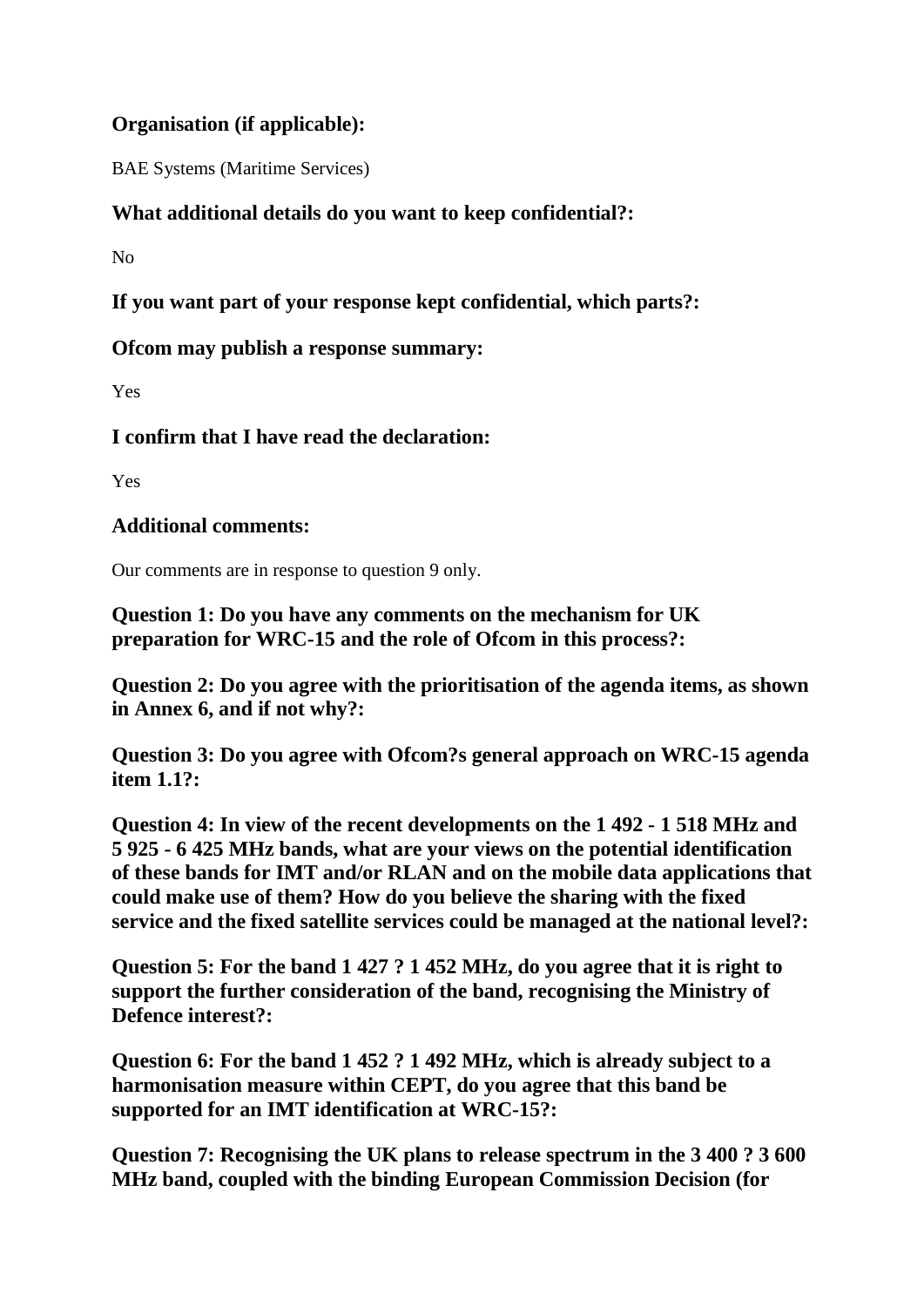**electronic communications services) in the bands 3 400 ? 3 600 MHz and 3 600 ? 3800 MHz, do you agree that these bands should be supported for both a coprimary mobile allocation and IMT identification?:**

**Question 8: Noting that there are a number of countries that strongly oppose the inclusions of the 3 800 ? 4 200 MHz band, do you agree that we should support the longer term consideration of this band for potential mobile broadband use?:**

**Question 9: Noting that there is currently limited international support for a co-primary mobile allocation in the band 2 700 ? 2 900 MHz, do you think that we should continue to support this band at WRC-15?:**

Our position has not changed from that given in response to the consultation "Future demand for mobile broadband spectrum and consideration of potential candidate bands" published 18/03/13.

We do not consider this frequency range to be a short term option for WRC-15 compared to other alternative bands,

We recognize the importance of access to spectrum for UK growth and have contributed in the past to spectral efficiency studies and continue to execute remediation work on our products.

We would welcome further investigation into spectrally efficient and agile technologies for use in the longer term.

However we do not support the re-allocation of this band at this time.

The assumption that this range is used purely for land-based aeronautical radar, and that other radars are at 2.9-3.1GHz, is not a safe one. Reducing the bandwidth available for radiolocation would negatively impact quality of current radar services, for land, air and maritime domains.

The cost of remediation or band migration would also have to be very carefully assessed before considering this band releasable for uses other than radiolocation.

**Question 10: Do you agree that the 5 350 ? 5 470 MHz and 5 725 ? 5 925 MHz bands could provide important additional capacity for Wi-Fi and similar systems? If so, and noting the need to protect both earth observation satellites and radar systems, do you agree that sharing solutions should be considered at WRC-15? :**

**Question 11: Do you agree that we should oppose a co-primary mobile allocation at WRC-15 for the band 470 ? 694 MHz?:**

**Question 12: Do you agree that the UK should continue to support harmonisation of 694 - 790 MHz for mobile broadband and an out-of-band**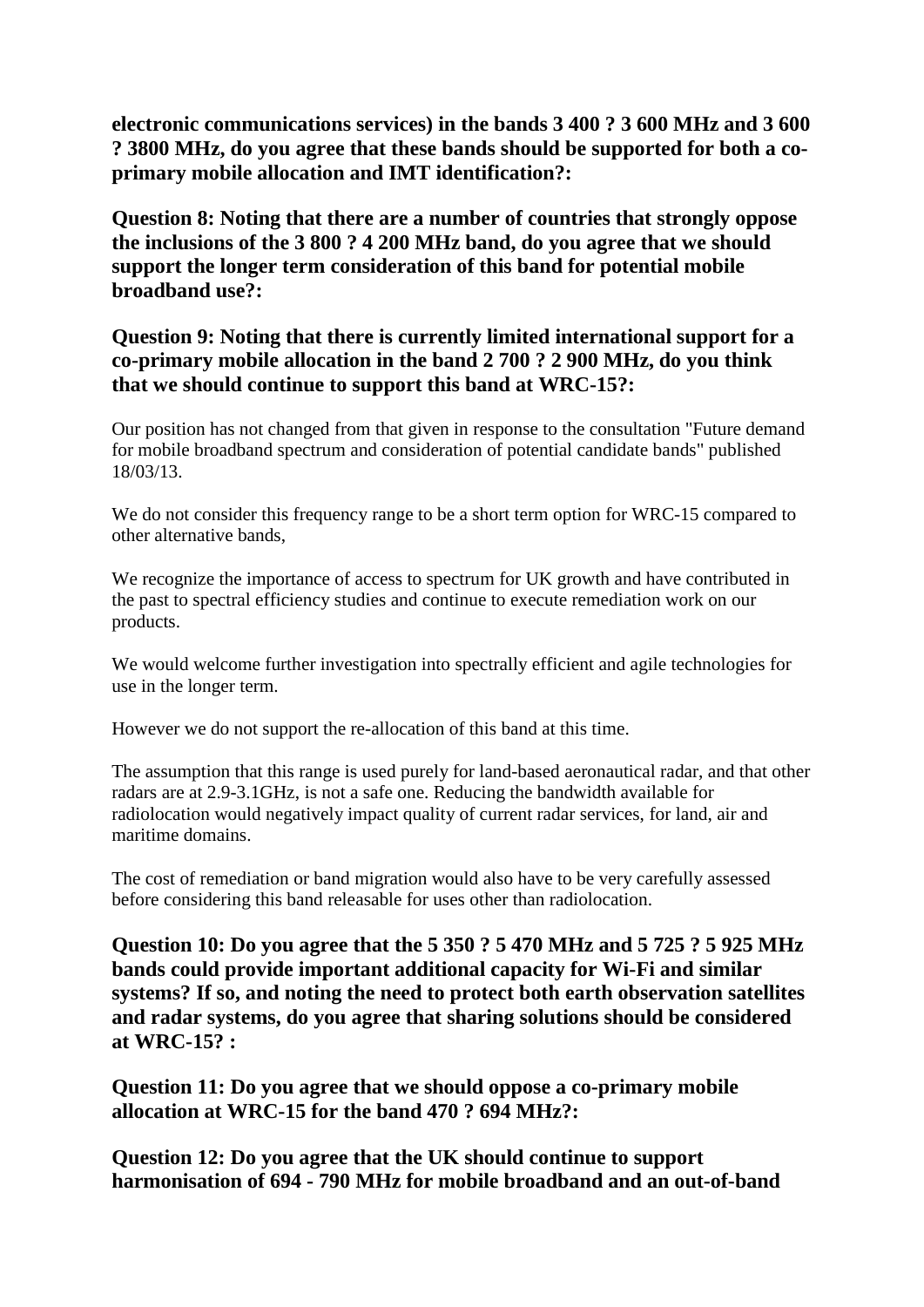**emission limit for protection of DTT reception in an ITU R Recommendation, alongside an acknowledgement that 694 MHz should be the lower frequency boundary for the band?:**

**Question 13: Do you agree that any harmonisation measures for PPDR use should be sufficiently flexible to enable PPDR agencies to choose the most appropriate spectrum solutions nationally?:**

**Question 14: Do you have any comments on the potential use by the amateur service in the 5 250 to 5 450 kHz band?:**

**Question 15: Do you agree that if any allocations to the fixed satellite service in the 10-17 GHz range impose undue constraints on existing services then further studies on the demand and justification for use of the spectrum would need to be carried out?:**

**Question 16: Do you agree that the UK should support retaining the recognition for aeronautical radionavigation use, but equally support reviewing the limits associated with the FSS with a view to facilitating better use by the FSS?:**

**Question 17: Do you agree that the UK should support new primary allocations for the fixed-satellite service in the 7/8 GHz bands, with the proposed restrictions?:**

**Question 18: Do you agree that the UK should not support new allocations for the mobile satellite service in 22-26 GHz as they are not justified and that the focus should instead be upon the continued protection of the incumbent services?:**

**Question 19: What are your views on the use of FSS spectrum allocations for UAS, recognising the shared regulatory responsibility and the safety considerations for the control of unmanned aircraft?:**

**Question 20: Do you have any view on the need, or otherwise, to modify the restrictions that relate to the operation of ESVs in the bands 5 925 ? 6 425 MHz and 14-14.5 GHz?:**

**Question 21: What are your views on a potential new allocation to the maritime mobile satellite service, recognising the UK interest in the other services that make use of the bands under consideration?:**

**Question 22: Do you agree that the UK should not support a proposal for additional UHF spectrum for maritime on-board communications and that narrower channels will help to increase capacity?:**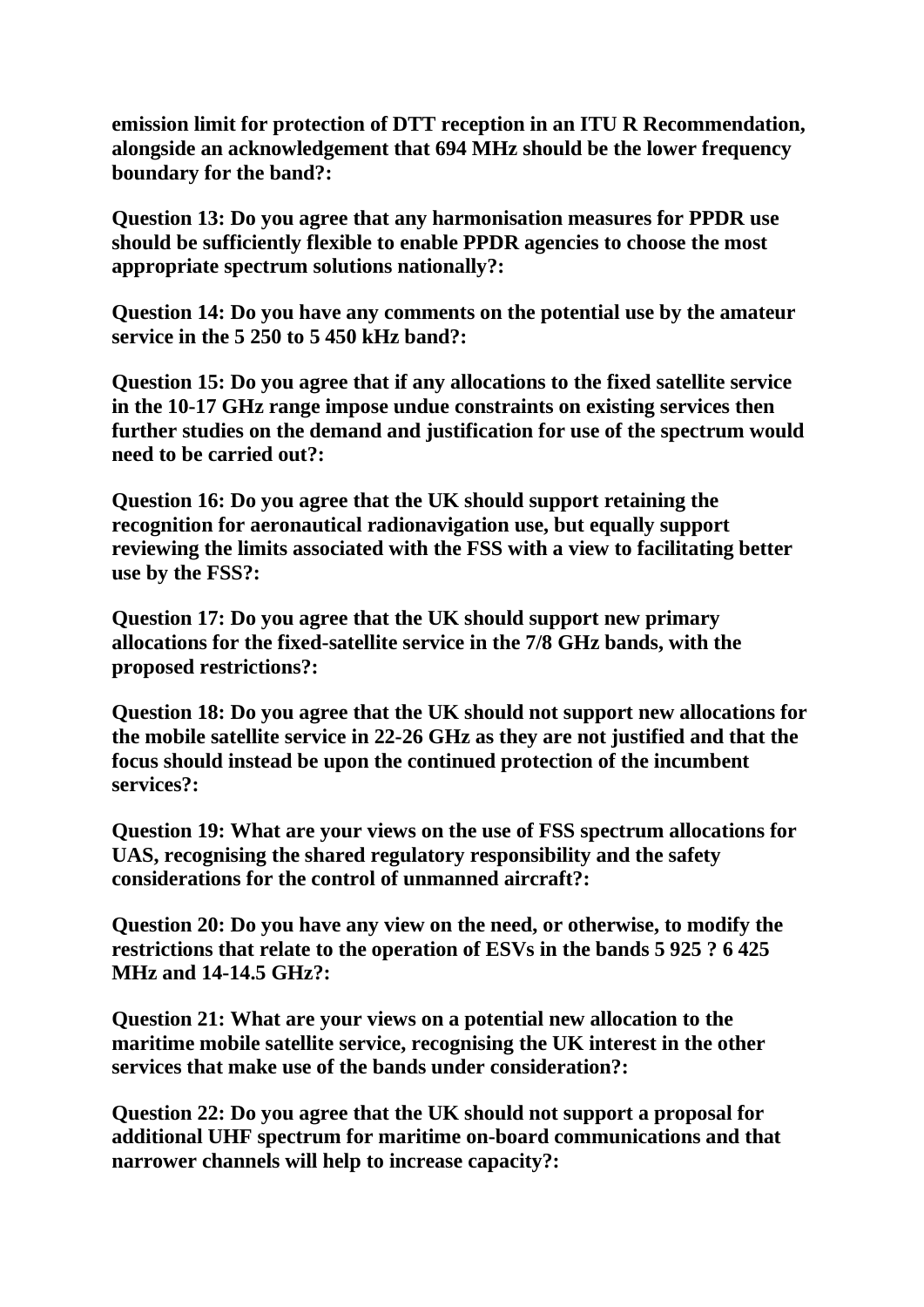**Question 23: What are your views on any necessary regulatory provisions for AIS in the bands already identified for maritime use?:**

**Question 24: Where the appropriate radio regulatory provisions are established for use in existing aviation related bands, do you agree that the UK should support regulatory conditions for the accommodation of WAIC applications?:**

**Question 25: Do you agree that the UK should support a generic radiolocation allocation in the 77.5-78 GHz band, where appropriate technical conditions are established?:**

**Question 26: Do you agree that the UK should support an allocation across the 7 190 ? 7 250 MHz band, dependent upon the outcome of technical studies?:**

**Question 27: Do you agree that is right to wait for the relevant sharing studies to mature before coming to a final position on the potential for additional allocations to the earth exploration-satellite (active) service in the 8/9/10 GHz band?:**

**Question 28: Do you agree that the UK should support the CEPT position that removes the distance limitation on space vehicles communicating with orbiting manned space vehicles, whilst retaining the pfd limit to protect terrestrial services?:**

**Question 29: Do you agree that the UK should support maintaining UTC as currently defined (i.e. with the inclusion of leap seconds) and that the UK should support further study around the concept of dissemination of two reference time scales?:**

**Question 30: Do you have any comments on the UK approach and positions on the elements of Agenda Item 7?:**

**Question 31: Do you agree that any potential regulatory constraints need to be fair and proportionate on both the Cospas-Sarsat operation and users in the adjacent band?:**

**Question 32: Do you have any comments on Agenda Item 9.1.2 concerning reduction of the satellite co-ordination arc?:**

**Question 33: Do you agree that the UK should oppose any proposal that aims at changing the provisions of the Radio Regulations in a way that gives inherent priority (i.e. coordination priority) to certain satellite systems over any other satellite system?:**